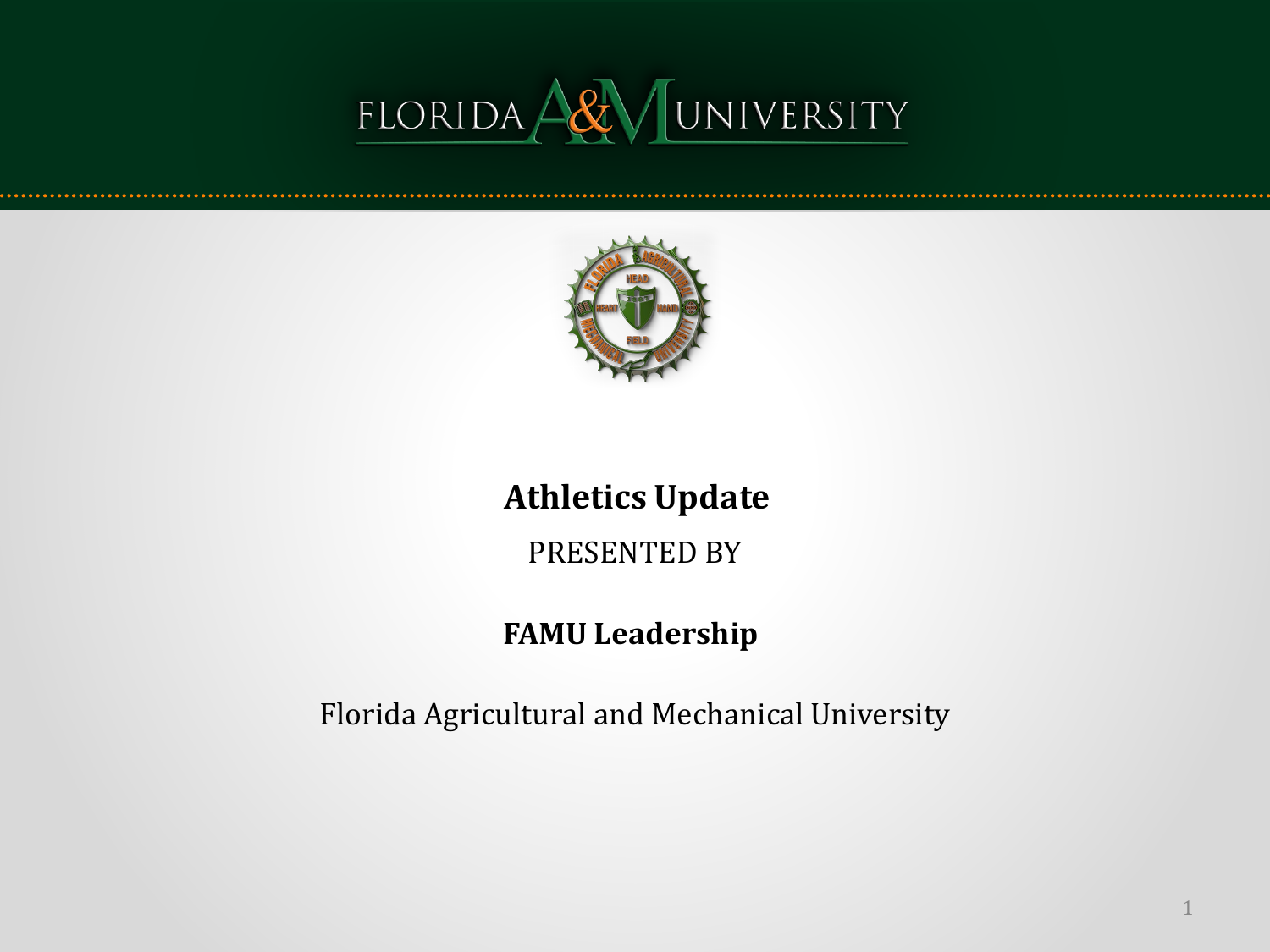

### Athletics Update

- Early August new interim CFO comes on-board = fresh look
- Mid-August, Board of Trustees sets a \$10.2M budget
- **-** Lowest allowable spending limit in several years
- **Late August, budget is booked into accounting system and** quickly confirms spending trends heading towards \$10.8M.
- **CFO** informs President and he calls for immediate expense controls.
- CFO also suggests that \$8.9M in revenues set in Board action is aggressive. Three-year revenue trend suggests \$8.4M and President supports findings
- Lower revenue and higher expense assumptions reveal a \$2.4M budget deficit

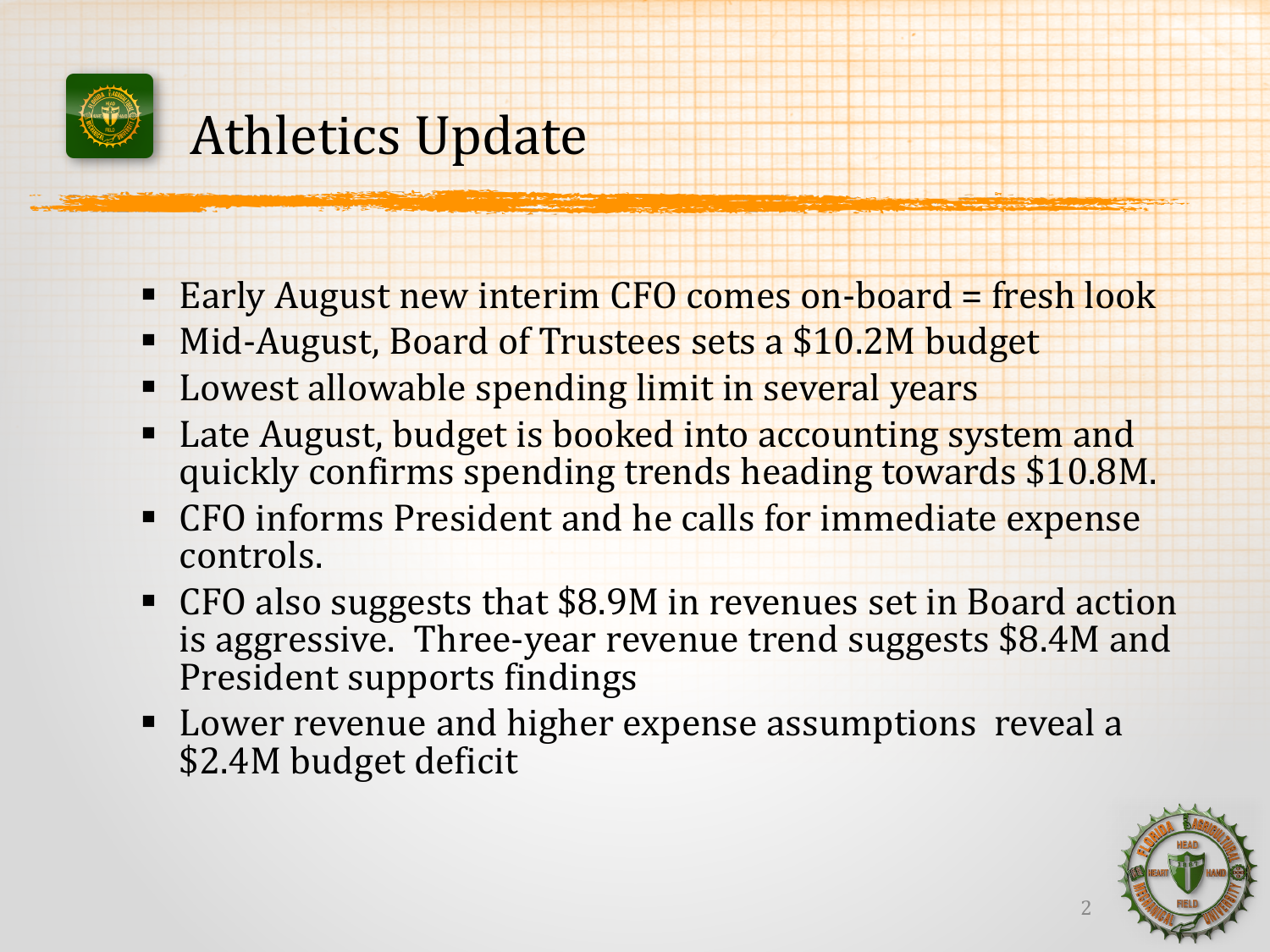

## Interim Controls

- President orders the following
	- Implement Hiring Freeze
	- – Use lower revenue figures and higher expense figures to ensure deficit is realistic
	- Reassemble Athletic Assessment Team
		- Senior management team formed to find expense reductions.
		- Study elimination of Non-essential personnel/reassignment
		- Study elimination of sports programs
	- – Implement other teams to look at BOG allowable scholarship buy down
	- – Balance Budget as soon as practical taking into account NCAA and Title IX issues.
	- – In total, approximately 40 senior and mid-level managers, plus students reviewed the issue.



3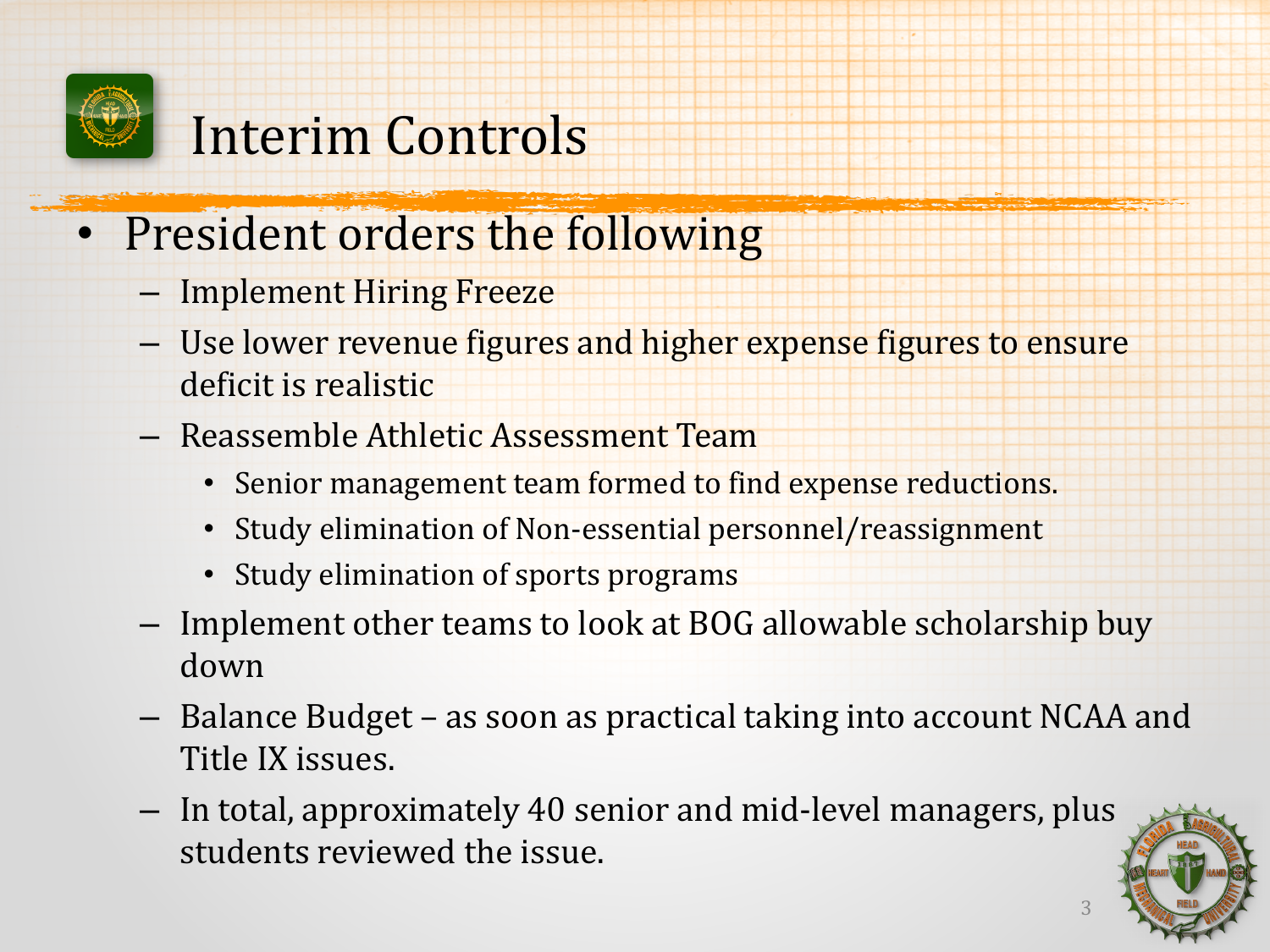

## Board of Trustee's Review

- August 2019 Retreat
	- – The Board reviews issues and sets an aggressive budget cap of \$10.2M for Athletics
	- – Clearly communicates to President the program must have a balanced budget
- September Board meeting
	- – Similar presentation presented as this one to BoT and input received on plan.
	- – Message to President, again, is to ensure a balanced budget occurs and to take all actions necessary.
- • Board Chair holds bi-weekly meetings with President and key senior managers ensuring on-going accountability and progress.
- President is briefed weekly on progress by CFO and has consistently supported all efforts to achieve a balanced budget.



4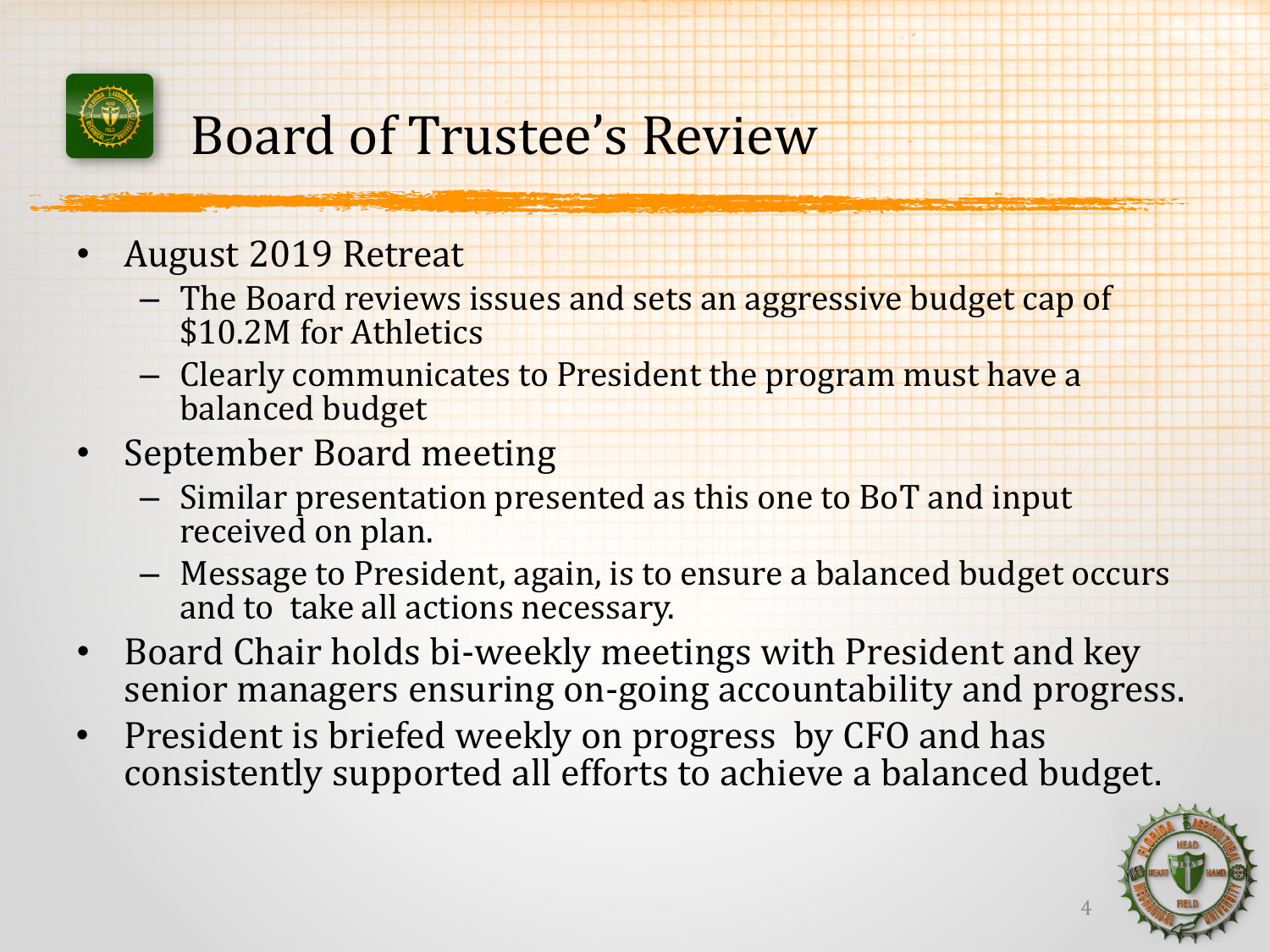

## Athletics – Achieving a Balanced Budget

#### • Cure \$2.4M budget deficit

#### **Expense Reductions**

- Staff and operating reductions **1996 FMSB** November 2019
- Reduction of sports programs
- Scholarship buy-down \$1.0M January 2019
	- Increased Title IX funding
	- Use of Auxiliary Interest
	- Rebalance student fees

### • DSO:

- Direct Support \$500k June 2019
- Loan repayment-\$300k
- Lowest suggested support level in 3-years
- Funds already in the bank

#### • Other Support Organizations

– Boosters, Alumni, and others \$100k June 2019

• TOTAL  $$2.4M$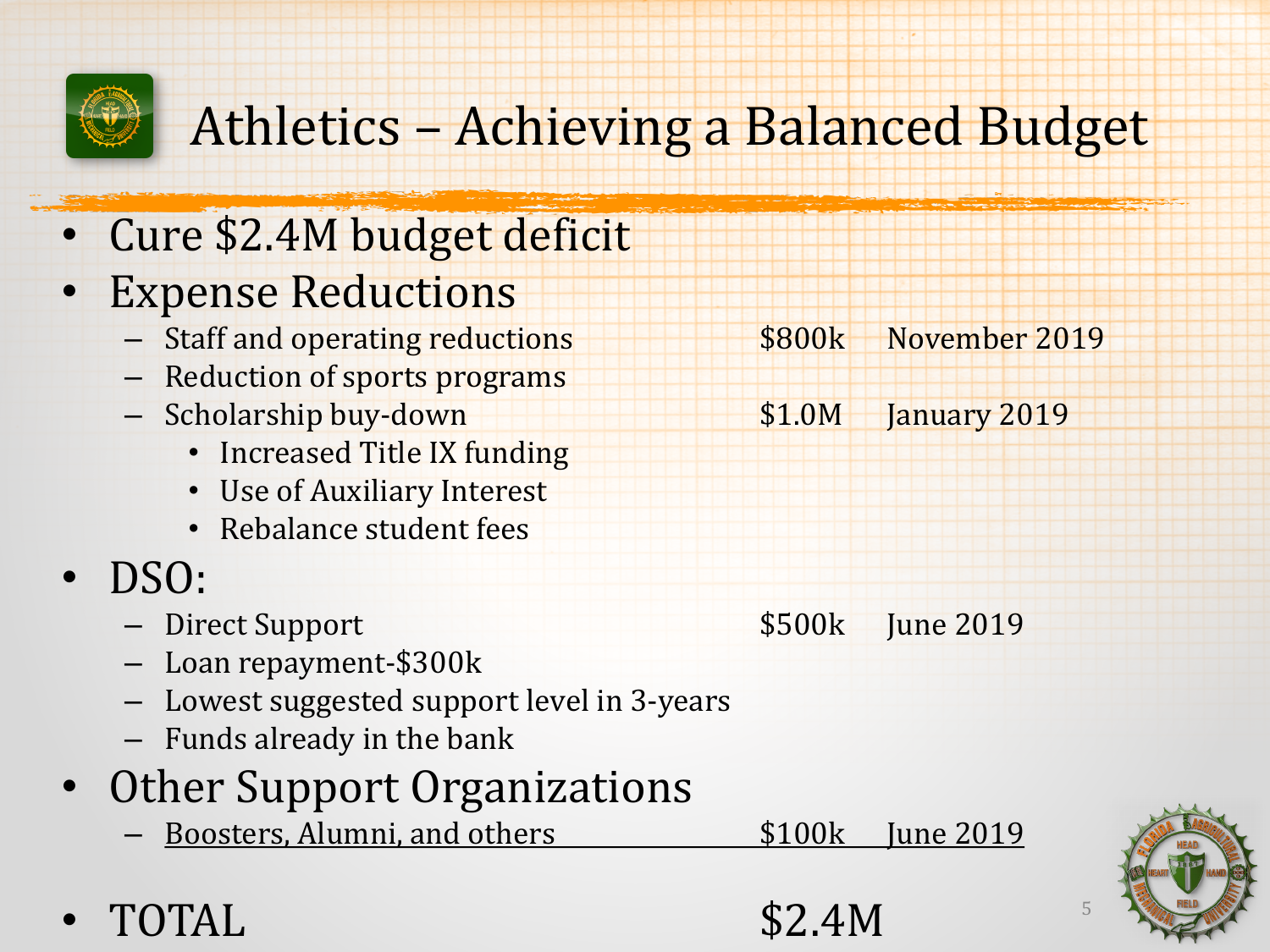

## Expense Control

• \$800k in total expense reductions = 8% of budget

- Personnel
- Salaries
- Operating
- Reduction of sports programs
- Implement in mid-November 2019
- Scholarship buy-down implemented in January 2020 – Spring semester.